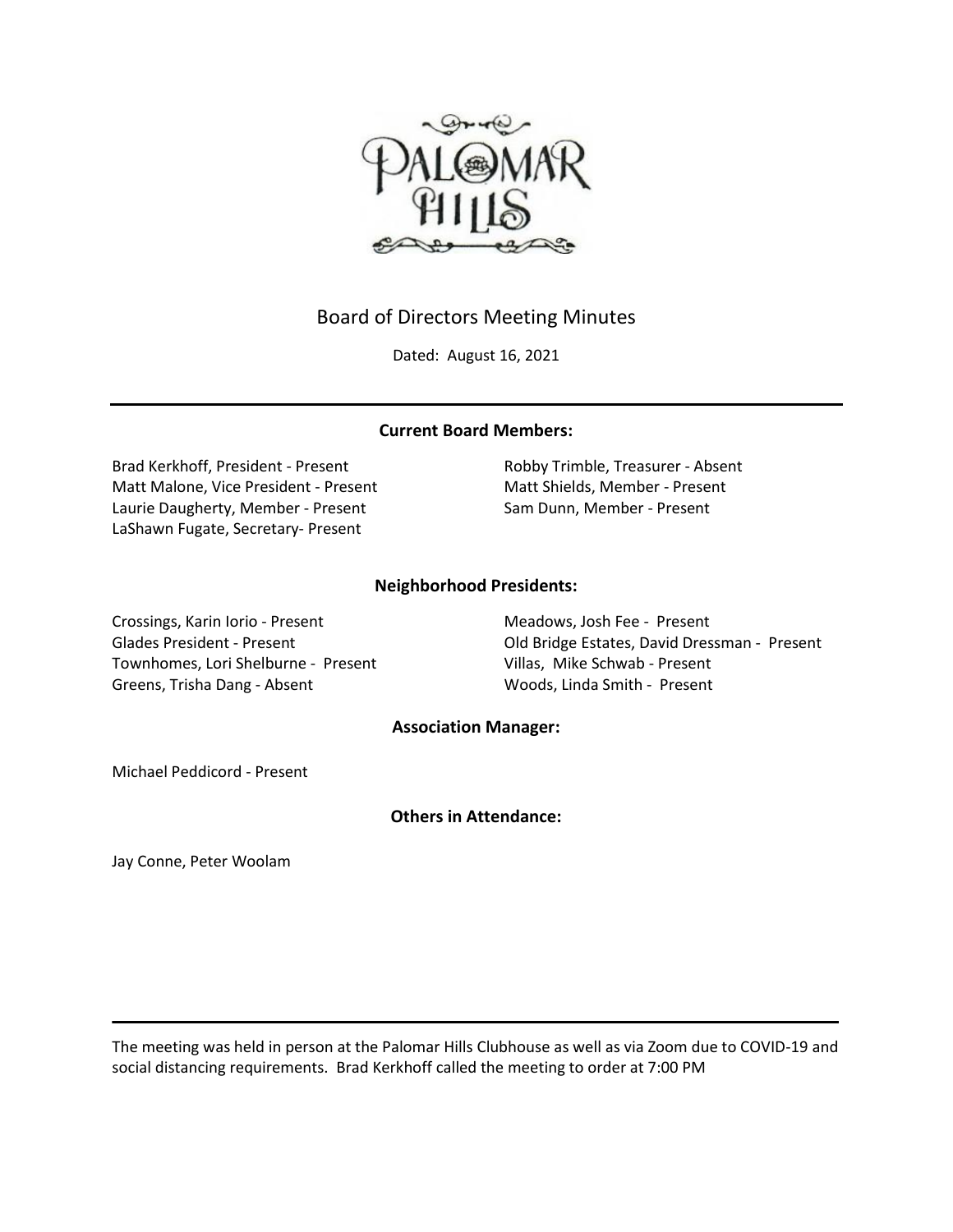**Minutes:** The July 19, 2021 minutes were reviewed. Discussion did take place regarding several items which are noted below in the Old Business section. Sam Dunn made a motion to accept the minutes.

**Financial Report:** Since Robby Trimble was not present, Brad Kerkhoff went through the report. Everything did look in line, however, there could be a little bit of a surplus. The numbers seem balanced if not a little ahead. Laurie Daugherty asked whether the stamped concrete had been sealed and Michael Peddicord stated that the company was waiting on the sealer to be delivered which should be about 2 – 8 weeks due to the chemical shortage. They need 72 hours once it has been cleaned before they can actually seal it.

Townhomes area, the capital is in, however, roofing has been pushed back until after Labor Day due to lack of workers. Building #5 has soffit and gutters going on. All of the work has been scheduled. Laurie Daugherty stated that at one time there was a spreadsheet being kept on what was being done. Is Michael keeping up with that now? Michael Peddicord replied that he was keeping up with the work being done, by whom and keeping receipts.

#### **Modification Requests:**

2208 Sweetberry Court – Backyard project and Decking – Approved by Modification Committee prior to Board meeting

3905 Peppertree Drive – Tree Replacement – Approved by Modification Committee prior to the Board meeting. They are to make sure they keep the same type of trees.

4305 Palmetto Court – Fence Replacement – Approved by Modification Committee prior to the Board meeting

2213 Terrace Woods – Electric Awning – Awaiting additional information before final recommendation can be given in terms of who maintains this once it has been done.

## **Neighborhood Updates:**

**Crossings – Karin Iorio**: New President will be taking Karen's position – Dan Schott

#### **Meadows – Josh Fee**: No Report

**Glades - Leslie** XXX New President will be taking Don's position - Leslie XX., Are they turning over street ownership to the city? Jay Conne asked whether he can take down the no parking signs. Brad Kerkhoff was not sure we were supposed to take them down as the City was the one to put them up. The prior property manager, Cindy Russell, was to have followed up with this and not sure that was the case. There is an ongoing discussion in terms of who owns this street, City or the Palomar Association. Michael Peddicord is to look at the map for snow removal to see whether he can use this as a guide to determine. Parking is tight enough on the street to worry that if emergency vehicles needed to have access they could not get through. Brad is not authorizing Lester to remove those signs as of right now.

**Old Bridge Estates – David Dressman**: Once the landscaping warranties have been approved, they need to have some replacements done.

#### **Townhomes – Lori Shelburne**: No Report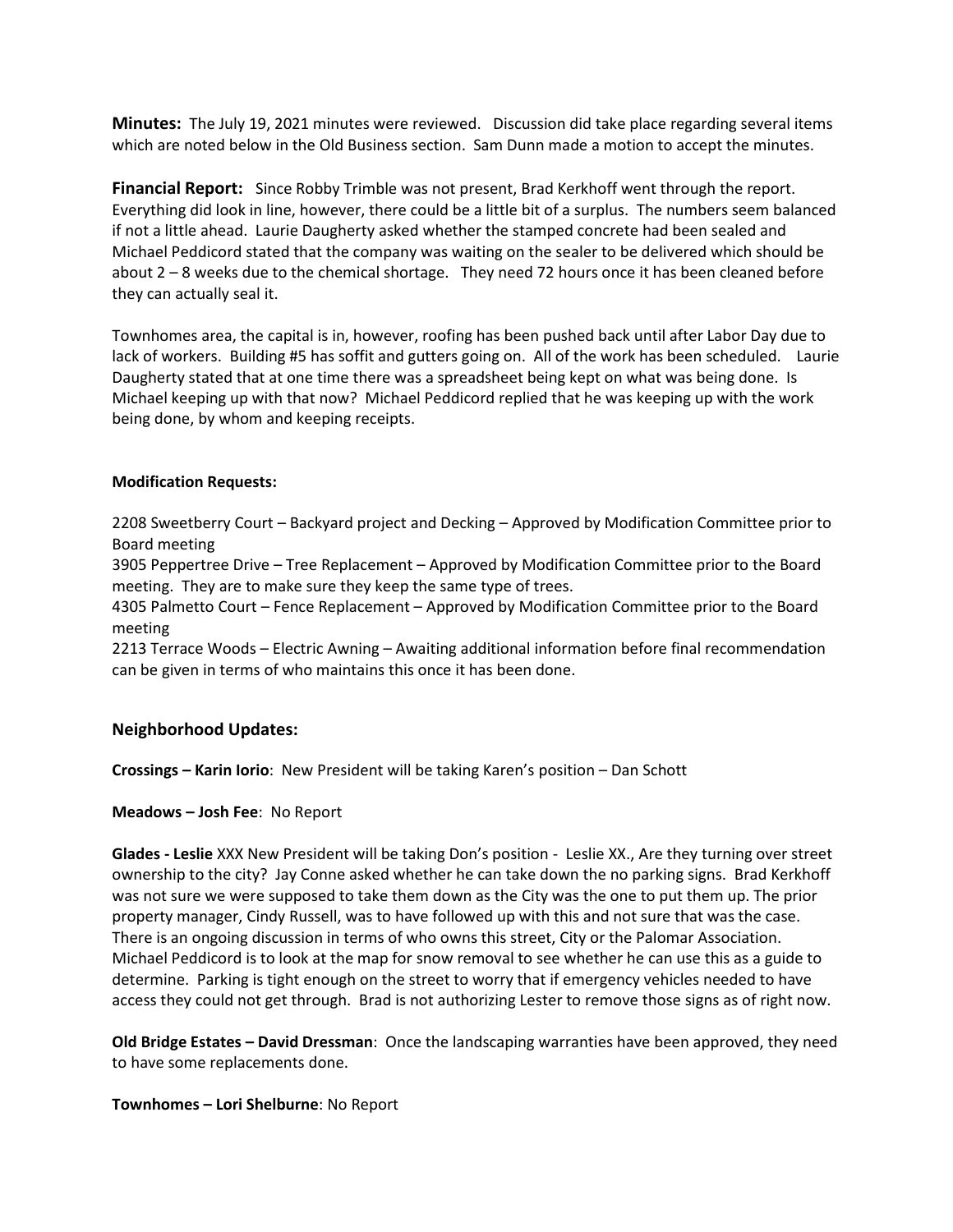**Villas – Mike Schwab**: No Report

**Greens – Trisha Dang**: No Report

**Woods – Linda Smith**: No Report.

#### **Old Business:**

**Proposed Reserve Investment Study:** Laurie Daugherty asked about the \$15,000 that was spent on the sidewalk area that was discussed during the July meeting and it was disclosed that actually that referred to the parking lot area. Laurie also stated that the Association has access to the ForeSite program for a 3 year period as part of this study which we are paying \$490 per year. Are we getting billed for that? Sam Dunn asked whether the Board has adopted any of the findings within this report. That should be done and then work from there. A meeting will be scheduled to address the findings and adopt which portions of the document will be accepted. If resident members want to have access to the reserve study they can come into the clubhouse to view it. We will not be making copies to distribute to the residents as previously discussed in the July meeting minutes.

Laurie Daugherty questioned the quote of \$80,000 to dredge the pond that was discussed during the July meeting as that was done prior to her coming on board. She was under the assumption that if the ponds were kept clean that there would be no need to have them dredged. There may be a need to have the fish relocated by Fish and Wild Life officials. She also had a question about the final expense on the budget for the Clubhouse windows which were done in May. We should have received the final bill for that by now but it is not being reflected in the budget. There were 2 windows that were just finished last week. It could be a case of waiting to submit the final invoice when all windows had been installed.

**CORRECTIONS:** During the July Board meeting it was stated that the original plans from the developer of the Fountains was to fill the gap between the fence and stone column. That was actually just an assumption and not actually the case.

Also of correction, in the July minutes Jay Conne should have been attributed to the comments around how to submit items for the budget as well as for the closed Association Social Media Group.

During the July Board meeting it was also stated under the Glades that the traffic study would be discussed with the City Council Representative. That should have been denoted under the Meadows Neighborhood section.

There has been an on-going discussion regarding the ponds being used for fishing. On page 33 of the Master Document it is stated that there is to be no fishing. Should we post new signage? Because the park is closed at 10:00 PM these signs need to be posted more prominently and the policy needs to start being enforced. Mike Schwab of the Villas took pictures of two people that had been fishing in the ponds that do not live within the community. Apparently, they had parked in the Townhomes section and were fishing at the corner. They were about 16/17 years old and had caught a fish within the first 30 seconds of putting their rod in the water.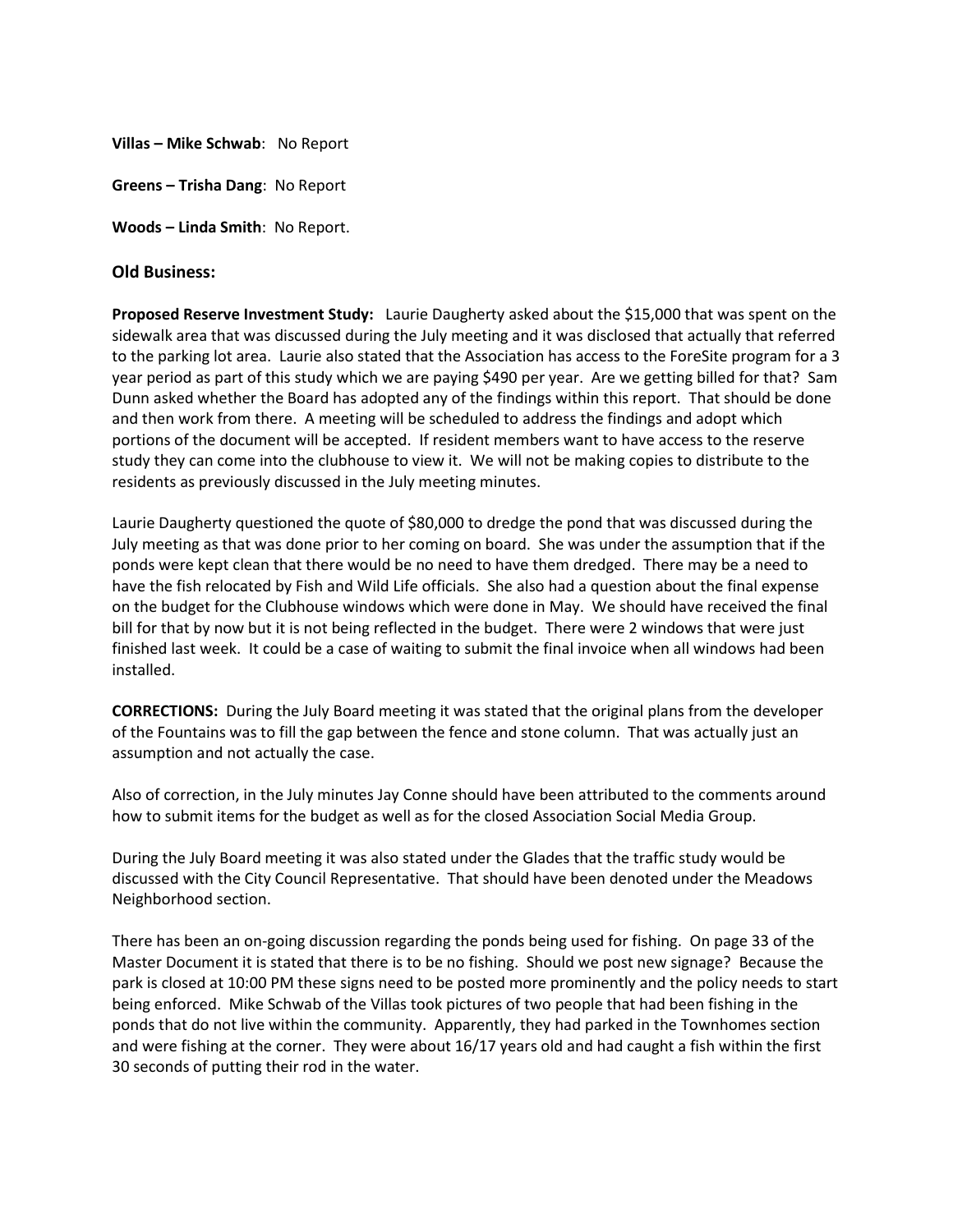Playground area: During the July meeting it was discussed that the playground mulch needed to be maintained as there were troughs down to the dirt underneath each swing. Peter Woolam mentioned that this was still not being done.

Security issues: Peter Wollam also suggested that security cameras be placed in the playground and court areas. He also suggested that we have security company patrol the area. Karen Iorio stated that we had done this in the past and it was not effective and too expensive as they would come back. Place prominent signage in the area which should help to deter people as well.

Tennis and Volleyball Courts: Peter has also weeded and raked the tennis courts himself. There is a net that has been down next to the fence at the entrance of the courts. Lester is still waiting on the fence company to wire the sections that have been opened allowing entrance without a key. Garbage is full in this area as well as in the park. Laurie Daugherty mentioned that in the past someone was paid to empty the garbage on Sunday nights. A schedule needs to be created on when this should be done and by whom. Lester used to do this on Mondays as well as the Lifeguards on duty. Locks on the Tennis and Basketball courts need to be addressed to help prohibit non-residents from having access. It was stated that in the past when anyone purchased a summer membership, they were given a key to the courts. If they didn't renew the next year, they still had the key. Looking to install code access locks but those are not cheap. Lester has been looking into this and getting numbers on it to report back to Brad. The other thing that needs to be address is the Tennis Court lights which were on during the rain one night. Jay Conne suggested that they be set up to run on Solar Power. The Volleyball court does need to have the perimeters re-established.

Budget Approval: Matt Shields made a motion to approve the Budget and Sam Dunn seconded the motion.

## **New Business:**

2021 Neighborhood Elections for President were held. No changes except for Glades who elected, Leslie…… , Crossings will now fall under Dan Schott and there is an ongoing process to elect the President for the Woods.

Pool: It is believed that this year we ended up hiring more Pool staff than we budgeted for. Who is keeping track of the expenses in this area? Brad Kerkhoff was more worried about the billed hours of the staff over the actual number of members that were hired. If we are over budget now, where are we going to be at the end of August. The Budget for the Pool was based on 2019. Sam Dunn asked when the Pool actually closes, which is Labor Day, and at that time there are no Lifeguards on duty. Sam also requested that a year end report be made on Pool expense vs revenue. There may be more revenue that was generated due to registration fees for the swim team and outside memberships.

Delinquent Dues: There are delinquencies for Palomar, Townhomes and Old Bridge in the total of \$6,700. People could be coming in now with payment. Most people may pay late but by the end of each quarter, most homeowners do pay.

Budget: Will be looking at the budget during the months of August and September. Some of the items being considered are security cameras. Laurie Daugherty will send Robby a note to start list of four (4)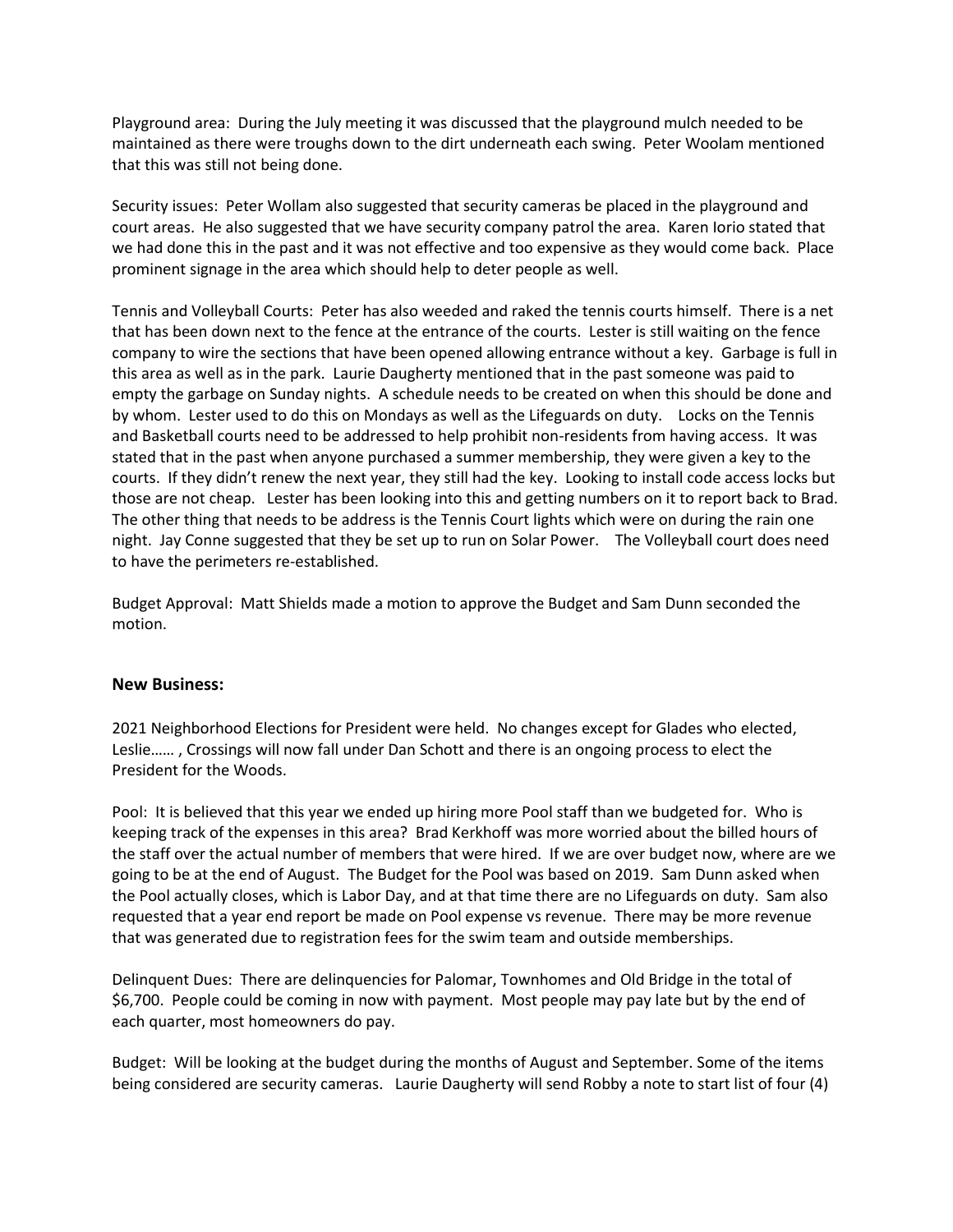items that we can consider for the budget. During the budget meeting there will be discussion as to increasing resident dues.

Landscaping: For Glades Court look at landscaping and ask Michael Peddicord to see what running on pricing. Laurie Daugherty asked about the Islands and what is to be done with those. Brad Kerkhoff stated that he had been working with John Watts who is the previous landscaping company regarding the plants that had been under warranty and what they were to replace. John Watts acknowledged that those plants needed to be replaced and he also tried to submit a back invoice for a period during 2017 for verbal work that was done. Brad Kerkhoff stated that we were not going to accept that invoice from 4 years ago. Laurie Daugherty suggested that we contact a Landscape Nursery to see what may be the best plants for specific areas. There are 15 islands in total, some of them are irrigated but the ones located in courts are not. For the plants that we are due under warranty, maybe we can place those elsewhere and then supplement with new plants per nursery recommendations. Laurie Daugherty asked Michael Peddicord to look up what trees are permissible per street and update the Blog to reflect. Homeowners may not be familiar with what may or may not be allowed in terms of replacement. The approved trees are located within the Master Document.

Concert in the park was great..,, Linda Smith did a great job per Brad Kerkhoff. Jeannie did work on that as well. Matt Shields mentioned that we needed to find more opportunities to host community events such as that. Linda stated that they are looking into possible tailgating parties and concerts this Fall.

Website: The website is up for renewal on October 15 of which the company out of California does own the current domain name. Now may be a good time to review to see how we want to use the site in terms of outreach efforts, resident information updates and event notices. A committee will be put into place to look at the website and changes that need to be made. Laurie Daugherty mentioned that there is financial information on the current website that should be password protected for review by homeowners only.

Park items: Because we did not totally replace the sand in the volleyball court we have been able to replace the picnic tables in the park.

Master Document President Election Amendment – Jay Conne brough up the fact that during a past meeting there was an amendment that was accepted which completely changed the way President elections were done. He was not aware of the newly elected President for their neighborhood. There was a document that Laurie Daugherty created that showed what the old document stated and what should have been done. She has since distributed that to the members of the Board for review. According to the Master Document, Jay Conne stated that there should be annual membership meetings where the Presidents are elected. There are a lot of formalities that are not currently being followed. In the past Jay contends that each section should have 3 leaders and that one of those 3 would be the voting member.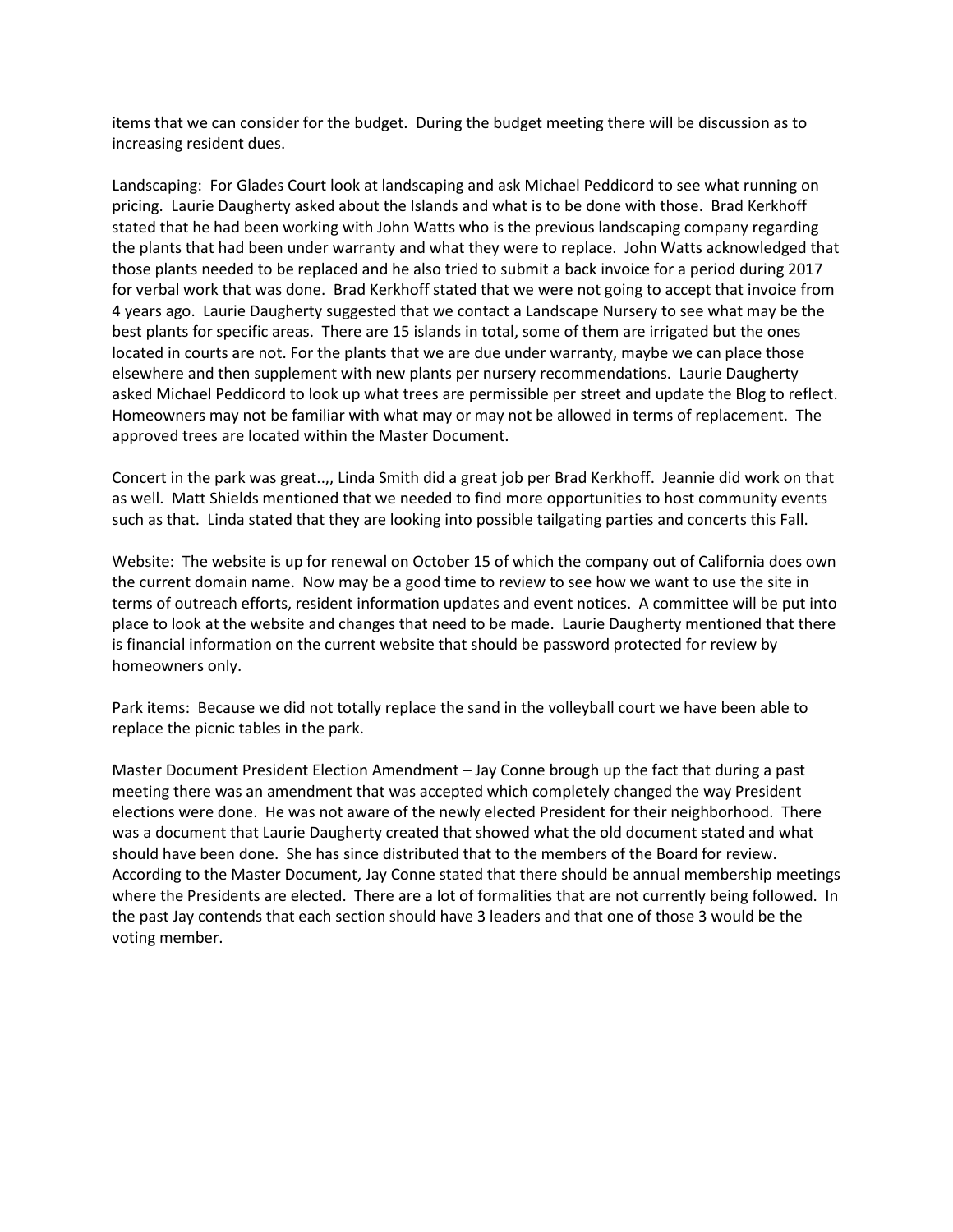# **Manager's Report:**

#### **COLLECTIONS:**

We currently hold liens on two properties with outstanding balances totaling \$1,125. One homeowner has agreed to make monthly payments. One new lien was filed as the homeowner had become 90 days delinquent.

#### **MAINTENANCE:**

-Repaired broken sprinkler, Old Bridge

- -Walked around with landscapers installed new hose on chlorine in baby pool
- -Installed new battery on island for the sprinkler remote
- -Repaired electric line going to fountain in upper TH Pond conduit broken
- -changed out LED Light fixture in clubhouse
- -Repaired light fixture in clubhouse
- -Repaired bad boards on deck at 2270 Terrace Woods Park
- -Picked up lumber for deck
- -Repaired chlorinator at Adult Pool
- -Installed reflectors on islands
- -Cleaned algae out of spillways
- -Changed out light bulb street light townhomes
- -Replaced two spray nozzle's on sprinklers
- -Repaired broken sprinkler line at HR Entrance
- -Replaced Solenoid on Sprinkler Valve
- -Completed wiring test on sprinkler controller that shorted out

#### **MISCELLANEOUS:**

-Lester and I met with Sammy, Account representative of Landscape Workshop, toured the community, and addressed concerns with the proper edging and maintaining the "Islands".

-Changed to pool hours for School/Fall season.

-Successfully had our annual Concert in the Park.

-In process for holding elections for neighborhood president in the Woods Neighborhood.

## **Action Items:**

- 1. Michael Peddicord to review snow removal map to determine where the Glades street falls., to the city or to the Palomar Association
- 2. Schedule a Reserve Study meeting
- 3. Create trash pickup schedule for the park and tennis court areas
- 4. Year end report generated for Pool area reflecting expenses and income. Staff counts and hours worked should be included.
- 5. Michael Peddicord to look at landscape pricing for Glades Court
- 6. Michael Peddicord to look up what trees are acceptable per street and reflect that information in the Blog as a convenience to the homeowners.
- 7. Create a website committee